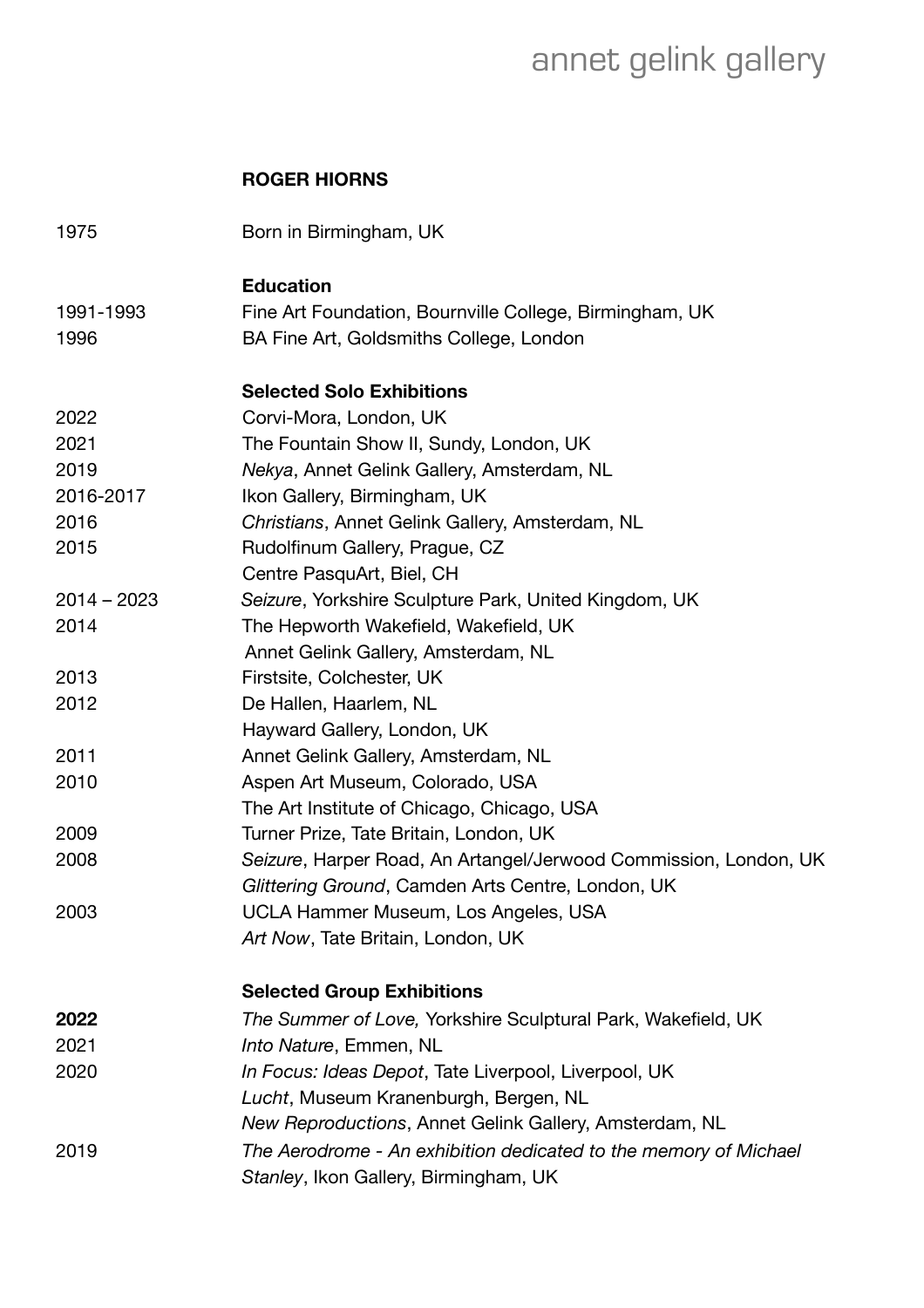| ROBOT LOVE, Melkfabriek, Eindhoven, NL                                             |
|------------------------------------------------------------------------------------|
| In Motion: Ceramic Reflections in Contemporary Art, Princessehof,                  |
| Leeuwarden, NL                                                                     |
| Theatre Dreams of a Beautiful Afternoon - Part 2, Manifesta Office,                |
| Amsterdam, NL                                                                      |
| History Is Now, Hayward Gallery, London, UK                                        |
| Blue Times, Kunsthalle Wien, Vienna, CH                                            |
| Through My Eye - Artist Portraits, Annet Gelink Gallery, Amsterdam, NL             |
| Making Colour, The National Gallery, London, UK                                    |
| Private Utopia: Contemporary Works from the British Collection,                    |
| Tokyo Station Gallery, Tokyo, JP; Itami City Museum, Itami, JP; Kochi              |
| Museum of Art, Kochi, JP; Okayama Museum of Art Okayama, JP                        |
| Dread, De Hallen, Haarlem, NL                                                      |
| The Encyclopedic Palace, curated by Massimiliano Gioni, Arsenale, 55 <sup>th</sup> |
| Venice Biennale, Venice, IT                                                        |
| VIP Showroom, Annet Gelin Gallery, Amsterdam, NL                                   |
| News from Nowhere, firstsite, Colchester, UK                                       |
| Out of Control, curated by Lynne van Rhijn, Nest, Den Haag, NL 2011                |
| September 11, MoMA PS1, New York, US                                               |
| Dystopia, CAPCMusée d'Art Contemporain, Bordeaux, FR                               |
| Gerhard Richter and the disappearance of the image in contemporary art,            |
| Centro di Cultura Contemporanea Strozzina, Palazzo Strozzi, Florence, IT           |
| The Quick and the Dead, Walker Art Center, Minneapolis, USA                        |
| Experiment Marathon Reykjavik, Reykjavik Art Museum, Reykjavík, Iceland;           |
| Serpentine Gallery, London, UK                                                     |
| If Everybody And an Ocean. Brian Wilson an Art Exhibition, CAPC Musée              |
| d'art Contemporain, Bordeaux, FR, Tate St Ives, Tate St Ives, St Ives, UK          |
| How to improve the World; 60 Years of British Art, Hayward Gallery,                |
| London, UK (The Arts Council Collection)                                           |
| British Art Show 6, BALTIC Centre for Contemporary Art,                            |
| Gateshead, UK (touring exhibition organised by the Hayward                         |
| Gallery)                                                                           |
| Water Event by Yoko Ono, Migros Museum für Gegenwartskunst, Zürich,                |
| CH; Astrup Fearnley Museet for Moderne Kunst, Oslo, NO                             |
| Still Life, Museo de Arte de Lima, PE                                              |
| A Secret History of Clay, Tate Liverpool, Liverpool, UK (cat)                      |
| Particle Theory, Wexner Center for the Arts, Columbus, Ohio, USA                   |
| Hidden Agenda or Hide and Seek, ACME, Los Angeles, USA                             |
|                                                                                    |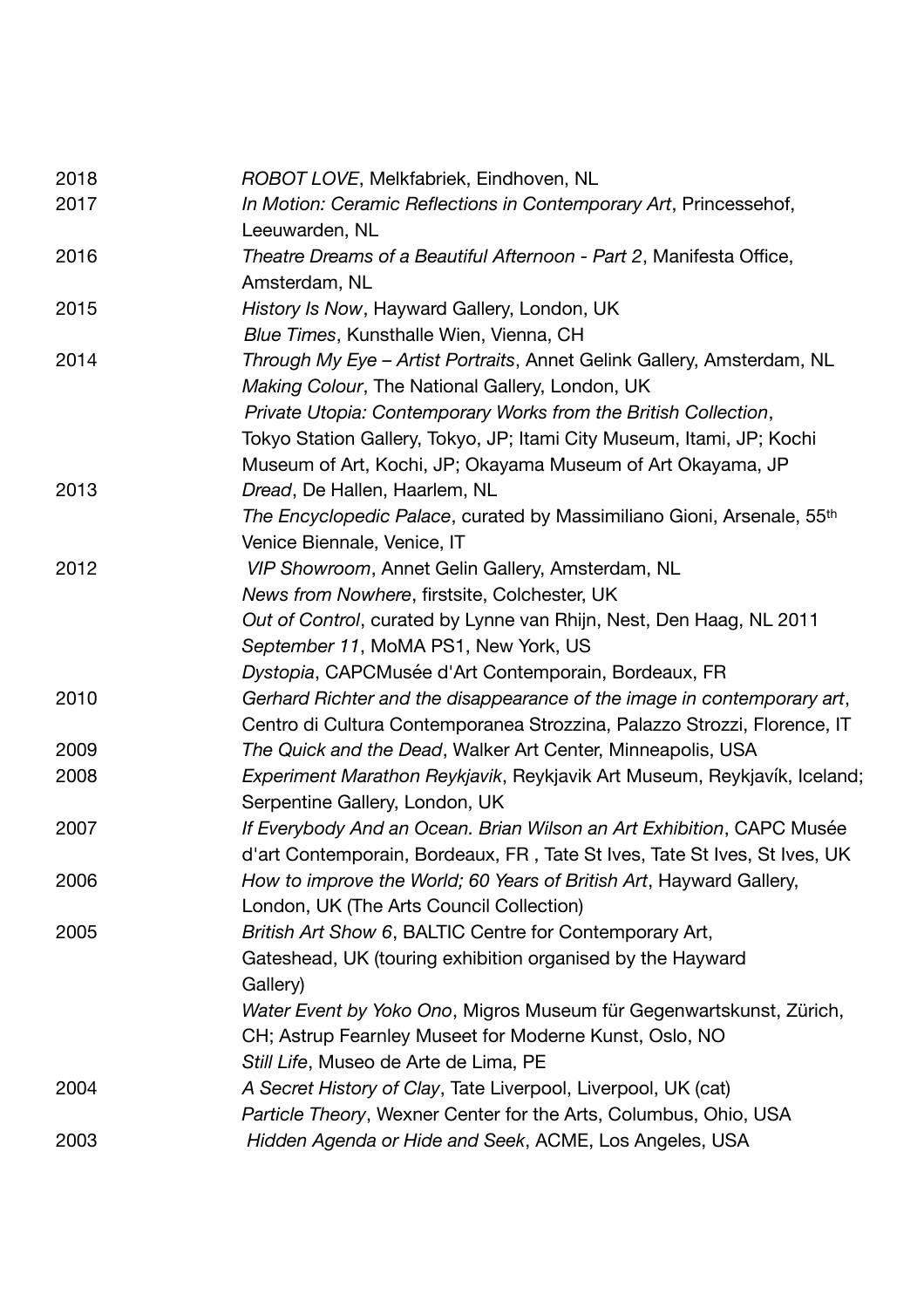| 2001 | Looking With/Out, East Wing Collection, Courtauld Institute of Art, London,<br>UK                                                           |
|------|---------------------------------------------------------------------------------------------------------------------------------------------|
| 2000 | comes the spirit, Jerwood Gallery, London, UK                                                                                               |
|      | <b>Projects</b>                                                                                                                             |
| 2019 | The retrospective view of the pathway (2009-2019), Atonal Festival,<br>Kraftwerk, Berlin, Germany                                           |
| 2018 | Free Tank: The Retrospective View of the Pathway, Glass Wharf, Bristol,<br>UK (permanent installation)                                      |
| 2017 | A Retrospective View of the Pathway, ELI Beamlines, Institute of Physics,<br>Czech Academy of Sciences, Prague, CZ (permanent installation) |
| 2006 | Performance of the monologue 'Benign', Serpentine Gallery, London, UK                                                                       |
| 2005 | Merce Cunningham Dance Company; Event, Barbican, London, UK                                                                                 |
|      | <b>Curated Exhibition</b>                                                                                                                   |
| 1999 | Heart and Soul, 60 Long Lane, London, UK                                                                                                    |
|      | <b>Collections</b>                                                                                                                          |
|      | Art Institute of Chicago, Chicago, IL                                                                                                       |
|      | Museum of Modern Art, New York, NY                                                                                                          |
|      | Tate Modern, London, UK                                                                                                                     |
|      | Walker Art Center, Minneapolis, USA                                                                                                         |
|      | Frans Halsmuseum, Haarlem, NL                                                                                                               |
|      | <b>Caldic Collection, NL</b>                                                                                                                |
|      | Museum Voorlinden, NL<br><b>KRC Collection, NL</b>                                                                                          |
|      |                                                                                                                                             |
|      | <b>Monographic Publications</b>                                                                                                             |
| 2016 | Roger Hiorns @ Ikon Gallery, exh. cat. Birmingham: Ikon Gallery, 2016                                                                       |
| 2015 | Roger Hiorns, Verlag fuer moderne Kunst, Biel, DE                                                                                           |
| 2013 | Roger Hoirns, De Hallen Haarlem, NL                                                                                                         |
| 2012 | Roger Hiorns-Untitled, exh. cat. London: Hayward Publishing, 2012.                                                                          |
| 2008 | Seizure: Roger Hiorns, Artangel, UK                                                                                                         |
| 2006 | Roger Hiorns, Cornerhouse Publications, Milton Keynes Gallery, UK                                                                           |
|      | <b>Other Selected Publications</b>                                                                                                          |
| 2015 | "History Is Now: 7 Artists Take ON Britain", Hayward Publishing, London,<br>pp. 129-151                                                     |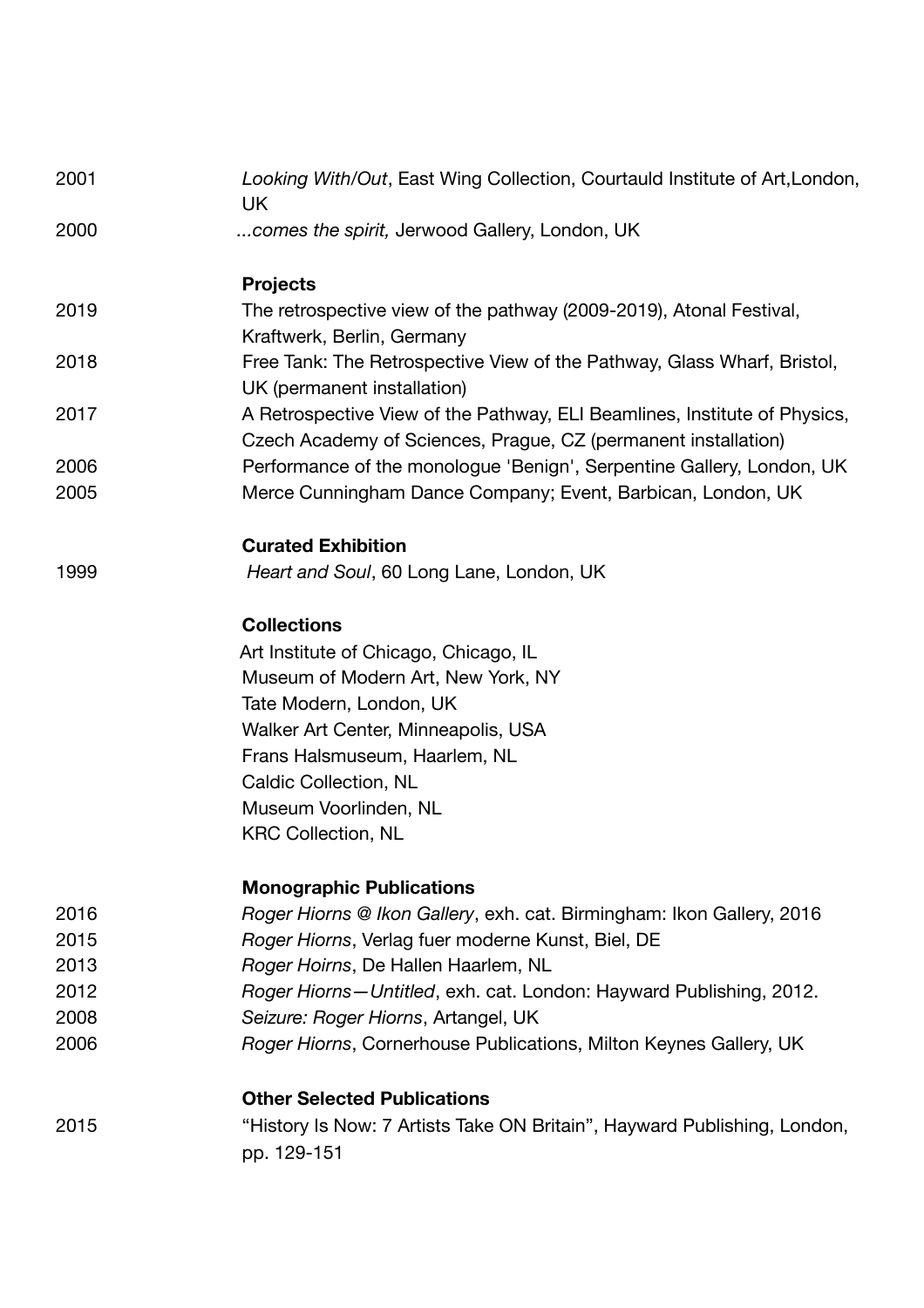| 2013 | Massimiliano Gioni, "Il Palazzo Enciclopedico", Fondazione La Biennale di<br>Venezia (cat)                                                                                                                                                                            |
|------|-----------------------------------------------------------------------------------------------------------------------------------------------------------------------------------------------------------------------------------------------------------------------|
|      | Hans Ulrich Obrist, "DO IT, The Compendium", Independent Curators<br>International, New York, p. 208                                                                                                                                                                  |
| 2008 | "New Perspectives in Sculpture and Installation", Vitamin 3-D, Phaidon,<br>pp.150-151                                                                                                                                                                                 |
| 2007 | Judith Collins, "Sculpture Today", Phaidon, pp.202-203<br>"You Have Not Been Honest", Cornerhouse Publications, British Council<br>"Voids", Centre Pomipdou, Kunsthalle Bern, JRP Ringier                                                                             |
| 2006 | "Frieze Projects, Artists' Commissions and Talks", Thames & Hudson,<br>London, p.98-99                                                                                                                                                                                |
| 2004 | "Do It", edited by Hans Ulrich Obrist, Revolver and e-flux<br>"Now and Then", Tate Publishing, Tate Britain, London, pp.30-35                                                                                                                                         |
|      | <b>Bibliography</b>                                                                                                                                                                                                                                                   |
| 2019 | Morton, Tom. "Roger Hiorns's A Retrospective View of the Pathway."<br>Frieze, no. 200 (January-February 2019): 186.                                                                                                                                                   |
| 2018 | "The Guardian: Artist Roger Hiorns in Conversation with Artangel Co-<br>Director James Lingwood." Catalogue: A Journal for Contemporary Art,<br>no. 3 (Summer 2018): 51-56.                                                                                           |
| 2017 | "Questionnaire: Roger Hiorns." Frieze, no. 185 (March 2017): 192.                                                                                                                                                                                                     |
| 2016 | Charlesworth, J.J. "Roger Hiorns: Interview." Art Review 68, no.5 (Summer<br>2016): 110-13.                                                                                                                                                                           |
|      | Searle, Adrian. "Roger Hiorns Review: Mad Cows and Englishmen Caught<br>in the Circle of Life." Guardian, 9 December 2016.                                                                                                                                            |
| 2015 | Beaumont, Grace. "Roger Hiorns." Artforum.com, 19 June 2015.<br>Harbison, Isobel. "The Art of Curating." Frieze, no. 171 (May 2015): 35-36.<br>Kennedy, Maev. "Roger Hiorns to Bury Boeing 737 as Eerie Artwork<br>Prepares for Liftoff." Guardian, 19 November 2015. |
|      | Martin, Colin. "UK Government's Handling of Mad Cow Disease." Lancet<br>14, no. 8 (August 2015): 793. Morton, Tom. "Taipei Biennial 2014." Frieze,<br>no.168 (January 2015): 134-35.                                                                                  |
|      | Ward, Rachel. "Artist Roger Hiorns to Bury a Boeing 737." Telegraph, 9<br>June 2015.                                                                                                                                                                                  |
| 2014 | "Schuim en as en kerkgezang", Metropolis M, February<br>Roos van der Lint, "Steek je hand in een vriezer en verlang naar blauwe<br>sneeuw", De Groene Amsterdammer, January 31<br>Tessa Verheul, "Over lichamen, organen, hersenen en kristallen".                    |
|      | Tubelight, January-February                                                                                                                                                                                                                                           |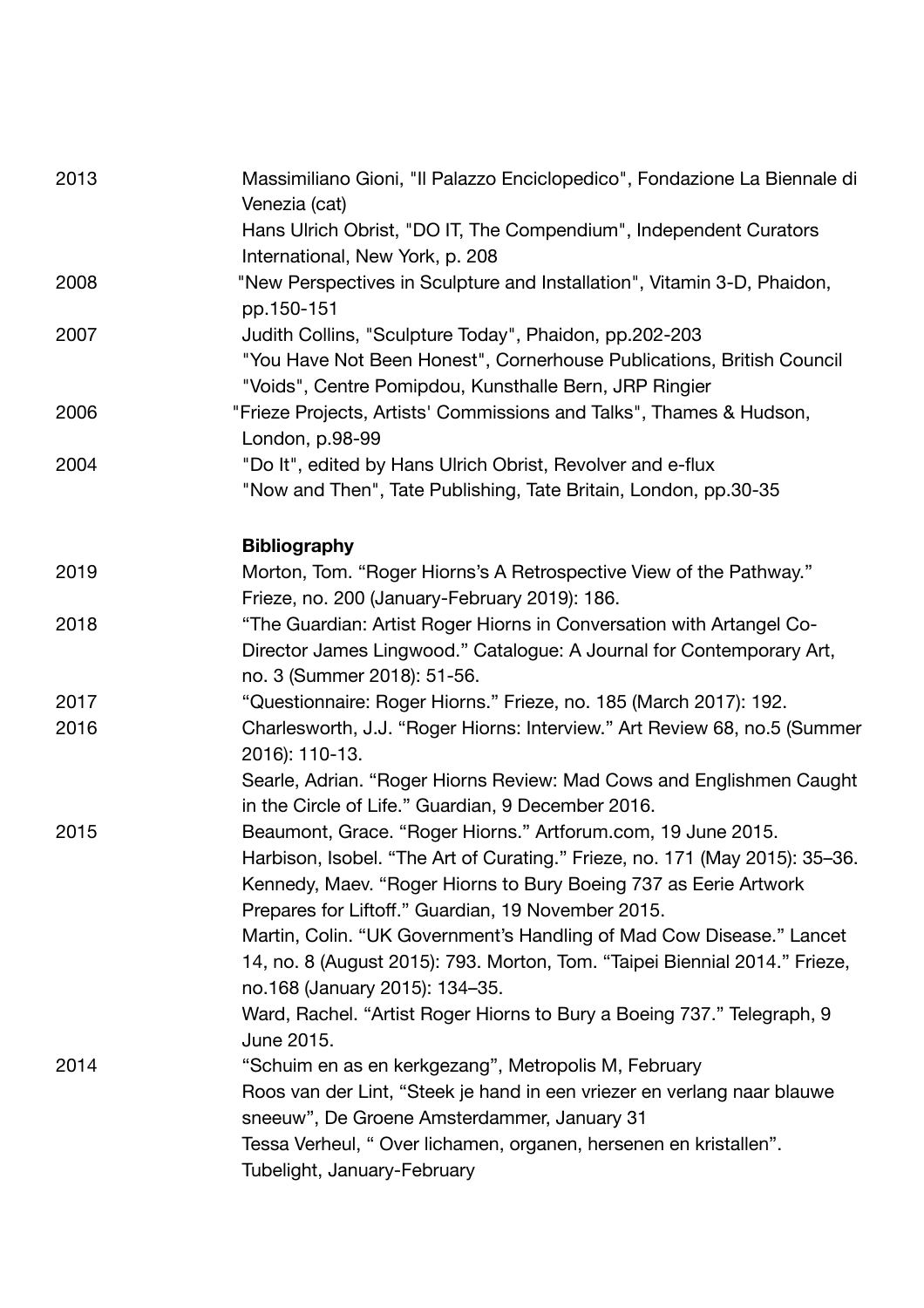|      | Dominic van den Boogerd, "Roger Hiorns", De Witte Raaf, January-<br>February                                                   |
|------|--------------------------------------------------------------------------------------------------------------------------------|
| 2012 | Anne Berk, "De alchemist", fd persoonlijk, December 22                                                                         |
|      | Hans den Hartog Jager, "Hiorns is de brenger van het vuur", NRC<br>Handelsblad, December 6                                     |
| 2011 | Roberta Smith, "Three Ways to Look Back, None Easy", The New York                                                              |
|      | Times, September 11                                                                                                            |
|      | Frits de Coninck, "Het geheugen van de materie", fd persoonlijk, January<br>29                                                 |
|      | Nicola Bozzi, "Roger Hiorns", Artslant, January 24                                                                             |
|      | Kees Keijer, "Kunstwerken van badschuim en koehersenen", het Parool,<br>January 24                                             |
|      | Sandra Smallenburg, "Deze koe heeft mij met eigen ogen gezien", NRC<br>Handelsblad, January 14                                 |
|      | J.J. Charlesworth, "Hoe te overleven als kunstenaar", Metropolis M,<br>January                                                 |
| 2009 | "Anti-Hirst; How Artist Roger Hiorns Became Britain's Most Interesting                                                         |
|      | Artist", Kelowna.com, December 5                                                                                               |
|      | Bruce Millar, "Roger Hiorns. The Master Alchemist Discusses His Work",<br>The Art                                              |
|      | Jeremy Deller, "Ingredients for a Turner Prize – Dust, Bones and a Freeze-                                                     |
|      | Dried Cow Brain", The Guardian, October 6, p.15                                                                                |
| 2008 | Gilda Williams, "Review: Roger Hiorns", Artforum, December, pp.331-332<br>Stefano Collicelli Cagol, "Seizure", Domus, December |
|      | William Wiles, "Review: Seizure", Icon Eye (Icon Magazine 065 Online),<br>November                                             |
|      | Hugh Pearman, "My Blue Heaven", The Sunday Times, November 9                                                                   |
|      | Jonathan Jones, "Don't Miss Seizure, the Blue Crystal Wonder", The<br>Guardian Blog, October 29                                |
|      | Brian Sholis, "Roger Hiorns: 500 Words", artforum.com, August 28                                                               |
|      | Skye Sherwin, "The Asphalt Jungle: Artangel", ArtReview, July-August                                                           |
| 2007 | Bruce Hainley, "Roger Hiorns", Artforum, March, pp.326-326                                                                     |
|      | Mark Brown, "Wanted: crystal or council home", The Guardian, January 15                                                        |
|      | Jennifer Higgie, "Solo Show", Frieze, January-February, p.133                                                                  |
| 2006 | "Top 100 artists", Flash Art, October, pg 68                                                                                   |
|      | Michael Archer, "Best of British", Times Online, August 26, pg. 31                                                             |
|      | Roger Hiorns, Frieze, June/July/August, p.209                                                                                  |
|      | Alessandro Rabottini, "Jaybird", ArtReview, March, Volume 62, p.126                                                            |
|      |                                                                                                                                |